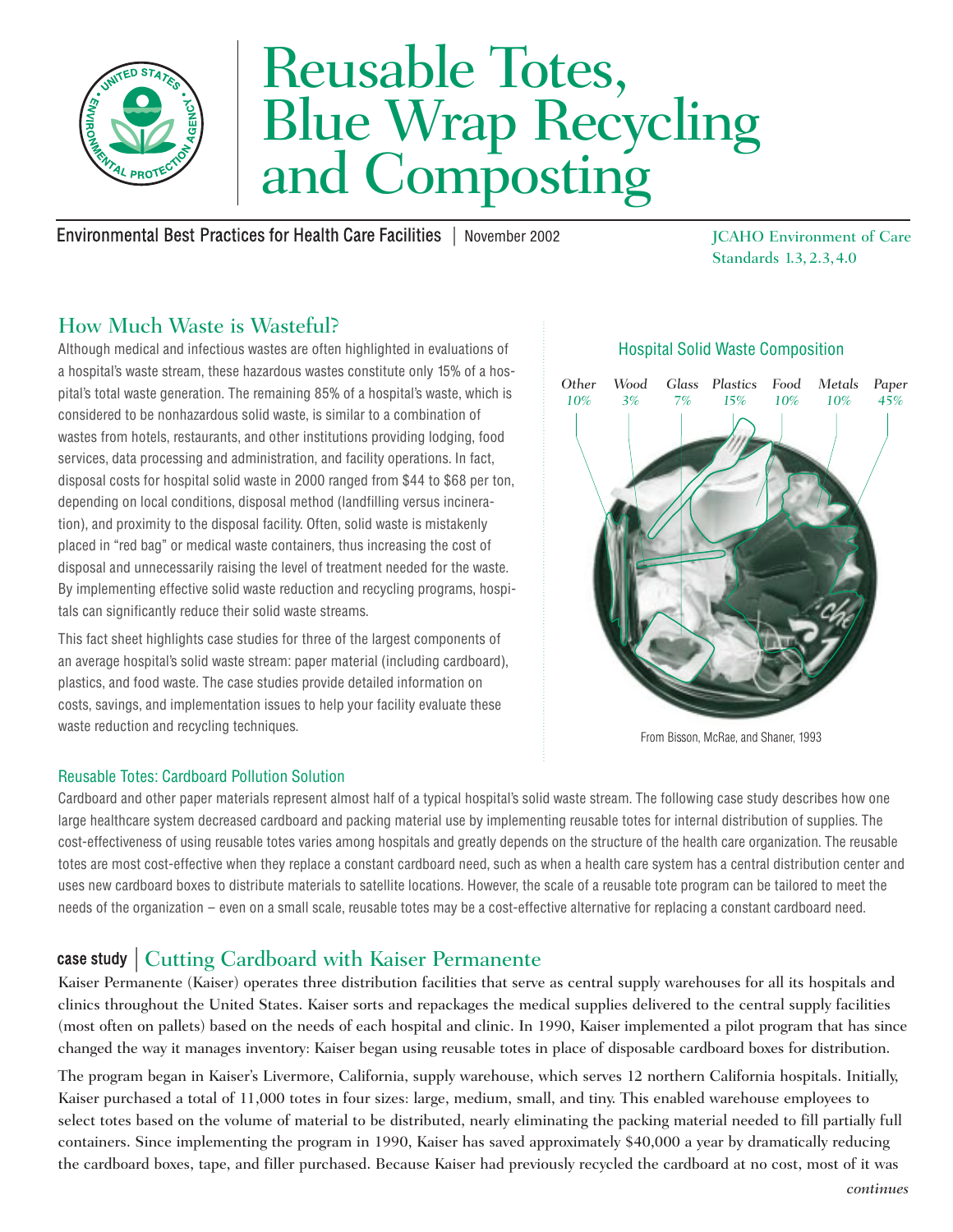already being diverted from the landfill and does not represent a significant savings in avoided disposal costs. Unlike cardboard boxes, the totes do not require assembly for use and resulted in a significant increase in productivity, saving approximately 500 labor hours or \$12,100 in wages annually. 1

Kaiser also reduced the amount of labor required for delivery of supplies to end-users by color-coding the totes according to their content. Kaiser employees can identify the contents– and general destination – simply by noting the color of the tote.

Because the large, medium, and small totes each have the same footprint, they are easily stackable ("nestable") and do not require much storage space – the medium and large totes have an average footprint of 15 by 21 inches, varying in height between 6 and 9 inches. The smaller totes are 6 inches high and have a footprint of 10 by 10 inches.

In addition, the totes have proven to be very durable. Since the initial purchase, Kaiser has bought an additional 500 to 700 totes per year (5 to 7% of total inventory) to replace totes that were damaged, "lost" in the system (used for storage), or stolen.



Lastly, the totes have not posed a significant maintenance issue. Because the contents of the totes are new, sealed products, the interiors of the totes stay clean. About every other year, Kaiser sends 25 percent of the inventory to be steam-cleaned, which costs \$0.50 per tote or \$687.50 annually.

The program has since been expanded from the Livermore facility to the other two central supply warehouses.

| Kaiser Permanente Reusable Tote Program                       |       |
|---------------------------------------------------------------|-------|
| <b>Before</b>                                                 | After |
| Cardboard Boxes (360,000), Tape, and Packing Material\$40,000 |       |
| Payback Period: Less Than 4 Years                             |       |

1 While not quantified for this case study, additional labor may have been saved since Kaiser did not have to breakdown the cardboard boxes for recycling.

<sup>2</sup> Exact numbers were not available at the time of fact sheet publication. Kaiser estimates that a cardboard box could be assembled in 5 seconds, or 720 cardboard boxes per hour.

<sup>3</sup> The average retail cost for a 12-gallon tote sold by vendors listed on the back page of this fact sheet; considerable discounts are typically offered to organizations purchasing in bulk.

4 Totes are steam-cleaned every other year, costing Kaiser \$687.50 annually

<sup>5</sup> Since the cardboard was recycled at the facility where the supplies were delivered, cumulative disposal costs were not available.

#### Blue Sterile Wrap and Plastic Film Recycling

Recently, blue sterile wrap recycling has attracted interest as a way to significantly reduce the amount of plastic disposed as solid waste. For example, the Nightingale Institute estimated that approximately 19% of the waste stream generated by surgical services is blue sterile wrap. Made of polypropylene (plastic #5), a polymer with good resistance to chemicals and wear, blue sterile wrap is used in all hospitals to protect patient gowns and toiletries, medical devices, and surgical instruments from contamination. Blue sterile wrap waste is most often generated in just a few areas of a hospital, simplifying the collection process. Blue sterile wrap is not reusable, as the material does not withstand the sterilization process between uses. Less bulky material has been considered; however, the alternatives have not matched polypropylene's ability to 1) resist tearing when holding sharp surgical instruments and 2) provide a protective moisture barrier to prevent contamination after sterilization. Recently, several manufacturers have begun using polypropylene as feedstock for other retail products, making it easier to recycle blue sterile wrap and other plastic films (including plastics #2, #4 and #5). Nonetheless, a few key requirements must be met to make a recycling program practical:

• Identify a local market for polypropylene or #5 plastics. Without a regional recycler, it is unlikely that a program will be economically feasible. It is inefficient to ship the material significant distances for recycling because of the relatively low market value of #5 plastics and the high volume and low weight of the material.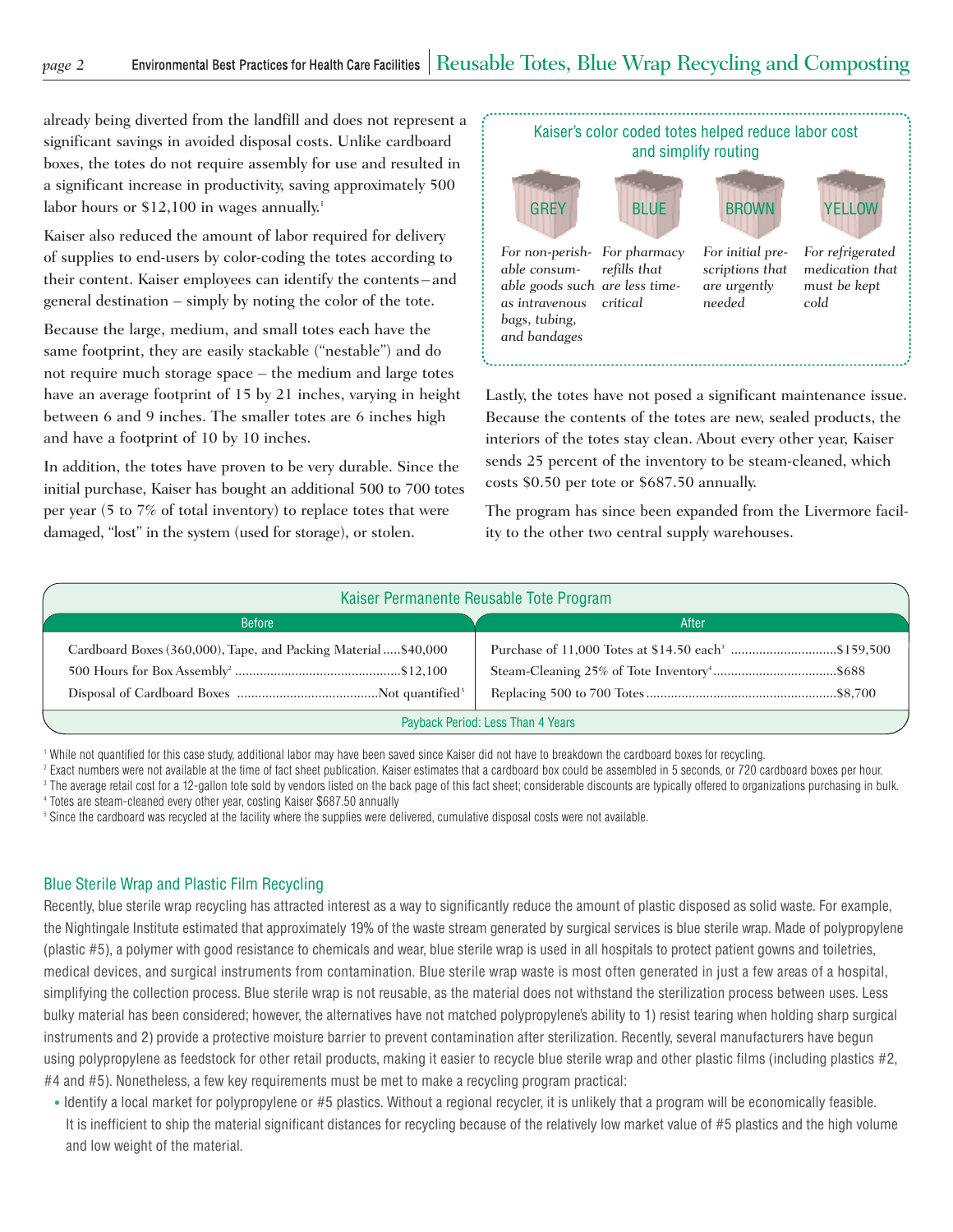- Establish a low-cost collection and transport system. Because the market value of polypropylene is relatively low, collection and transportation costs must be minimized. Essentially, the cost of collection and transport cannot exceed the recycling income (approximately \$0.04 per pound) and avoided disposal fees (approximately \$0.03 per pound, or \$56 per ton).
- Generate a significant quantity to warrant vendor cooperation. Although arrangements can be made with local recyclers to supply blue sterile wrap and plastic film collection containers at little or no cost to a hospital, the facility must generate enough used polypropylene to make the program worthwhile. However, the quantity required varies directly with regard to the points above. For example, the further the distance from a regional recycler, the greater the quantity required to support a program.

These requirements are dependent on other factors as well, such as distance to a regional recycler and proximity to other healthcare facilities that are also recycling blue wrap and other plastic films. The following case studies provide details of how two organizations have implemented successful blue sterile wrap recycling programs and highlight the potential environmental and economic benefits. The first case study highlights a new program, while the second features a program that has been operating for over 10 years.

# case study case study | Easy Transition to Recycle Blue Sterile Wrap and Plastic Film

Dominican Hospital (Catholic Healthcare West) in Santa Cruz, California, implemented a blue sterile wrap and plastic film recycling program in May 2001. Dominican's initial objective was to divert only the blue sterile wrap from the waste stream; however, the hospital learned that their plastic film often used to package materials and wrap pallets can also be recycled with the blue sterile wrap. Clearly labeled collection containers were placed in the six departments that generated the highest quantities of blue sterile wrap and plastic film waste: central distribution, purchasing, the pharmacy, the operating rooms, outpatient oncology, and labor and delivery. Before implement ing the program, the environmental staff discussed program

## Dominican Hospital Cumulative Blue Sterile Wrap and Plastic Film Recycling May, 2001 through June, 2002



| <b>Dominican's Blue</b><br>Sterile Wrap Program Performance                                                               |                                                                                |  |
|---------------------------------------------------------------------------------------------------------------------------|--------------------------------------------------------------------------------|--|
| Program Set-up: 24 hours<br>Management Support: 4 hours per month                                                         | Custodial Labor: 7 hours per month*                                            |  |
| <b>Total Diversion Savings: \$544</b>                                                                                     | Recycling Total: 8 tons in 12 months<br>Per Month Average: 1,300 lbs per month |  |
| *This effort would be required without the recycling program<br>as the blue wrap would still be managed as a solid waste. |                                                                                |  |

objectives and logistics with department staff members – including nurses, administrative personnel, and custodial employees – to address their concerns and convey the benefits of the program. In total, Dominican's environmental staff spent about 3 days setting up the program, including gaining buy-in from hospital staff, working with vendors, and setting up collection containers and schedules.

#### Collection Containers and Disinfection

One concern that emerged from the meetings with department staff was how to disinfect the containers used to collect the blue sterile wrap and plastic film. Although administrative departments such as central distribution and purchasing were satisfied with the standard cardboard containers, the operating room wanted containers that could easily be routinely disinfected. Therefore, a stainless-steel frame that could be easily wiped down was used to collect blue wrap in individual operating rooms.

#### Material Management

The custodial staff spends less than 30 minutes each week emptying all the collection containers in the hospital as they are filled. Full bags, weighing about 17 pounds each, are transferred to a 3-cubic-foot dumpster on the building's loading dock. Dominican donates the sorted blue sterile wrap and plastic film to a local nonprofit recycling organization, Grey Bears, that uses the proceeds from the sale of recyclable commodities to buy and prepare hot meals for disadvantaged senior citi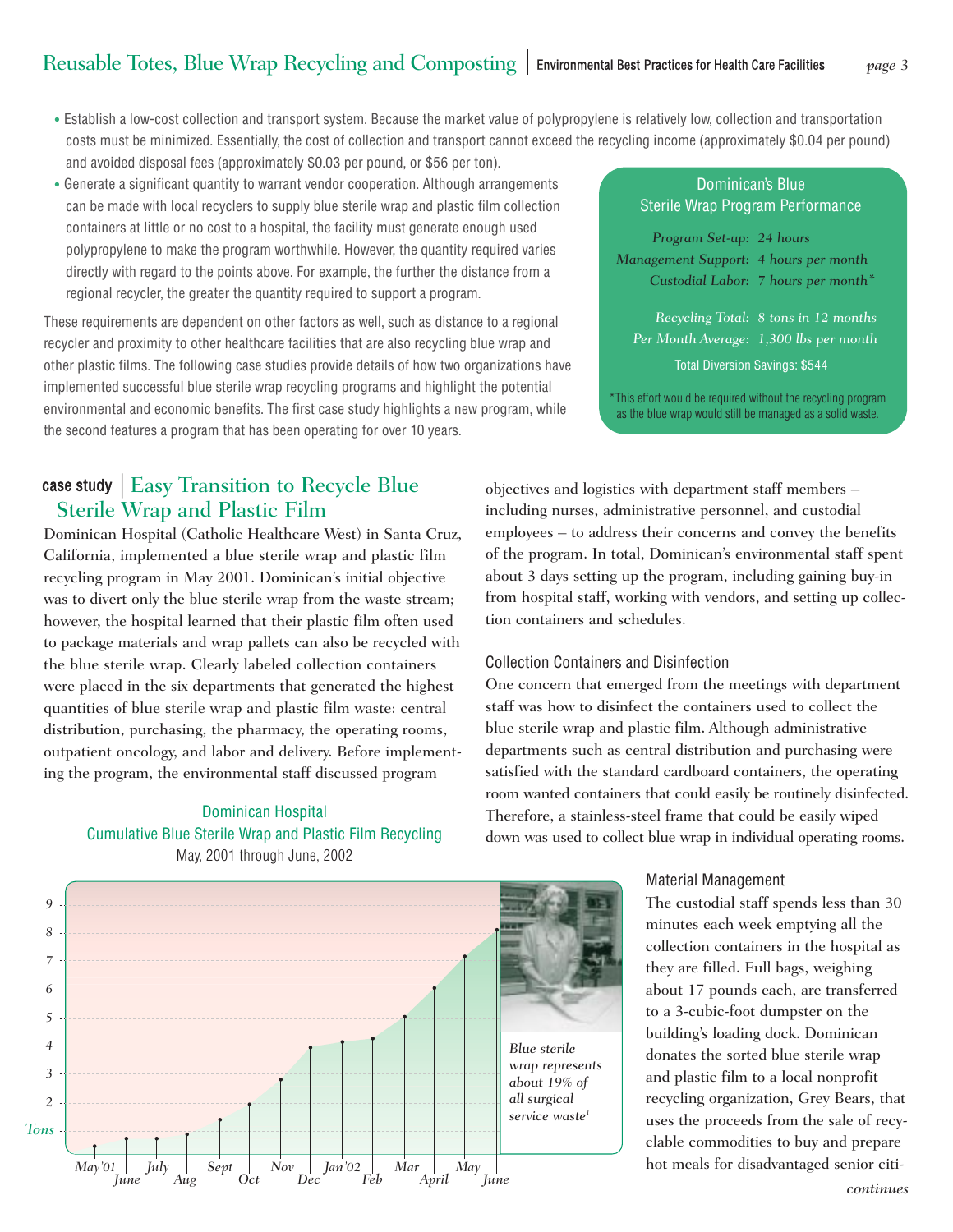zens in the community. Grey Bears picks up the dumpster each Friday and bales the blue sterile wrap and plastic film until a full-enough load has accumulated to warrant a pickup by Marathon Recovery of Oakland, California, which purchases the material to be used as a binding agent in making siding materials.

A similar program was established throughout the Legacy Health System (LHS) in Portland, Oregon. Since summer 1991, housekeeping employees collect sorted recyclable commodities, including blue sterile wrap and other polypropylene plastics, at four LHS hospitals in the greater Portland area. The material is col- *Blue sterile wrap recycling at* 

*3.5 tons Monthly Diversion Savings: \$400 Monthly Labor Costs: \$250*  Legacy Health System Blue Sterile Wrap Recycling Savings *Monthly Diversion Amount:* 

lected in either clear or blue plastic bags and is delivered to the recycling depot in each building.

LHS owns and operates its own recycling center just two blocks from Good Samaritan Hospital, one of LHS's

facilities. LHS has established a cooperative relationship with several of its vendors, including Kimberly-Clark, Owens and Minor, and BioMed, to transport the recyclable commodities to



*Dominican Hospital* 

the LHS recycling center. The commodities are hauled as "backfill" material, meaning that they are collected on return trips when the vendors' trucks are empty. In addition to the four LHS hospitals, LHS has begun accepting blue sterile wrap waste from other Portland-area hospitals

that can make similar transport arrangements with their vendors.

Once the recyclable commodities are dropped off at the recycling center, employees of the Susan Christiance Vocational Program (SCVP), a non-profit organization that employs challenged individuals, sort the material. The blue sterile wrap is placed in a 40 cubic-yard roll-off container provided at no cost by Waste Management Incorporated. The container is hauled three to four times per month, diverting 3.5 tons of blue sterile wrap from the solid waste stream and saving \$400 in disposal costs. Waste Management bales the blue sterile wrap and, once enough has accumulated, transports the material to Marathon Recovery.

#### Getting Green in the Kitchen

The kitchen and food service operations of a hospital leave a unique mark in the hospital's environmental footprint. Although food waste itself can represent 10% of the hospital's waste stream, for every patient tray, another 15 pounds of waste is generated (including glass, cans, and cardboard

from food and washing solution packaging).2 Although the kitchen and food service operations of a hospital generate a variety of solid wastes, source reduction and recycling programs often overlook this area of the facility– especially the opportunity to divert organic matter through composting food waste. However, there are several obstacles to consider when implementing a food waste composting program:

- Space limitations. In many cases, space constraints are the primary factor dictating which composting method a hospital can adopt. Because hospitals are often located in urban areas where space is limited, they must either make arrangements to haul the food waste to an off-site composting facility or pur chase a compact, in-vessel composting unit.
- Beating the stigma. The benefits of composting are often misunderstood and overshadowed by miscon ceptions. For example, many people fear that composting will produce a strong odor and attract pests such as insects or rats. Consequently, a composting program should feature (1) management buy-in to ensure that employees participate in the program and (2) well-run operations to prevent odor and the presence of pests.
- Program participation. For composting to be cost-effective, a hospital must tailor the scale of the pro gram to the quantity of food waste generated and must ensure that employees participate in the pro gram. Both points are especially important for facilities that make a significant capital investment in purchasing on-site composting technologies.

*Vermitech system (worms, digester and shredder): \$25,000* 

*Building and supplies: \$31,000* 

*Labor: \$62 per week* 

Composting Program **Costs** VS. Savings

> *Diversion savings: \$59.50 per ton Worm castings: \$1 per pound*

1 "Medcycle Offers Opportunities for Nurses as Front-Line Recyclers," Nightengale Institute, www.nihe.org/medcyc.html

2 "Saving Disposal Dollars: Hospital Finds Winning Waste Reduction Formula" BioCycle, January 1999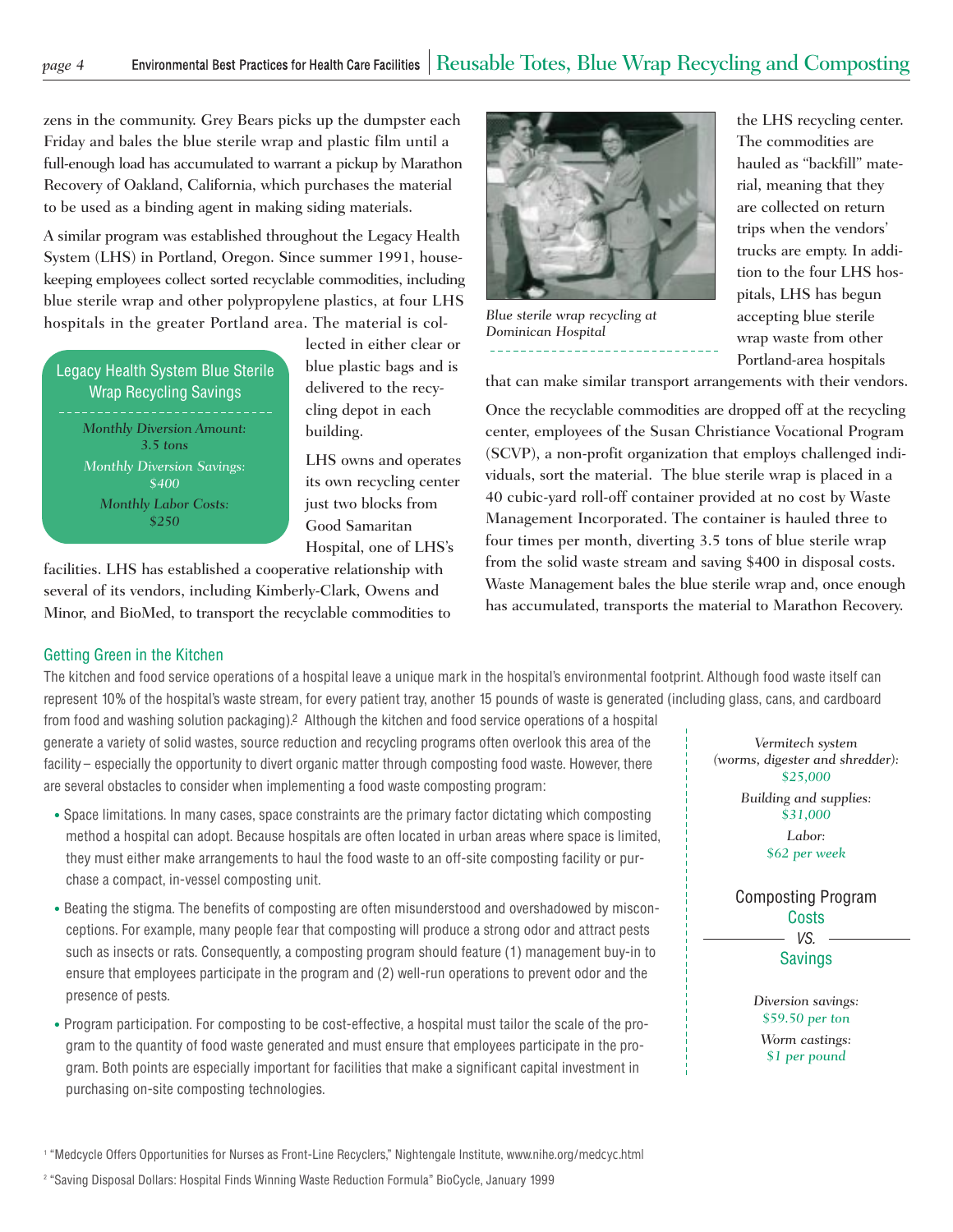The following case study provides details of how one facility has begun to divert food waste from their cafeteria and discusses some of the obstacles to implementing a successful program.

## case study case study | Putting Worms to Work at the Medical University of South Carolina

In a continuing effort to cut material from its waste stream and noting the success of other universities' composting programs, the Medical University of South Carolina (MUSC) in Charleston, South Carolina, implemented a food waste composting program in July 1999. Three state and national organizations provided approximately 70 percent of the startup costs: the Department of Health and Environmental Control (DHEC), the DHEC Energy Office, and the Sustainable Universities Initiative. Because of its urban location and significant space contraints, MUSC chose to install the Vermitech Systems Incorporated in-vessel vermi-organic digester.

MUSC built a simple, 18 by 24-foot building to house the digester; building features include a sloped floor coated with acrylic for easy cleanup, a ventilation fan, and a 10-gallon water heater. (The digester can also be placed in an existing structure or in a secure outdoor location.) Necessary supplies include four 45-gallon, wheeled containers; a scale; a long-handled squeegee; gloves; a long-handled plastic broom; a flat headedshovel; a hose with multi-option spray nozzle; a dustpan; and pH and moisture meters.

Contracted kitchen staff collect preconsumer food waste from the hospital's cafeteria kitchen in a 45-gallon container. Once a day the recyling staff collects the container, which varies in weight according to its contents. The contents are fed into a

### Medical University of South Carolina Composting Food Waste Diversion Amounts 1999 through 2001





*Thousands of worms live in the Vermitech Systems composting digester at MUSC, turning food waste into a valuable soil amendment.* 

shredder, where the food waste is mixed with cardboard until the appropriate moisture level is obtained. The mixture is then fed into the in-vessel digester by a conveyer belt. The worms in the digester can eat 250 pounds per day, reducing the volume of the food waste and cardboard mixture by 80 percent overnight. The worms produce castings that are used as a soil amendment and have a value of about \$1 per pound. The castings also slightly reduced the hospital's need for commercial fertilizers and actually improved the condition of the soil. Because the worms tend to stay near the top of the in-vessel digester (near the fresh food), the castings are mechanically harvested from the bottom of the container. The castings fall to the floor, where they are swept up using a broom and squeegee. The castings are then given to MUSC's grounds department. It typically takes no more than 1 hour each day to collect the food from the cafeteria and transport it to the composting building, process the food through the digester, and clean up after processing a batch of food waste. The recycling coordinator also spends 30 minutes per week checking the depth of the digester bedding and the health of the worms and their environment.

MUSC composts 115 pounds of food waste each day, representing 50 percent of the digester's operating capacity. At this rate, the program can sustain itself, but is not paying back the capital costs required to set up the program. MUSC believes that the low participation rate is due to ongoing employee resistance and skepticism. Although the MUSC recycling staff makes constant efforts to convey the benefits of the program and encourages MUSC kitchen staff to participate in the program, staff participation level ranges result in using only 30 to 70 percent of the digester capacity. If the program operated at 100 percent capacity, processing 250 pounds of food waste per day and harvesting 3,000 pounds of castings per month, the payback time would be approximately 6 years (which is comparable to other in-vessel unit payback periods).